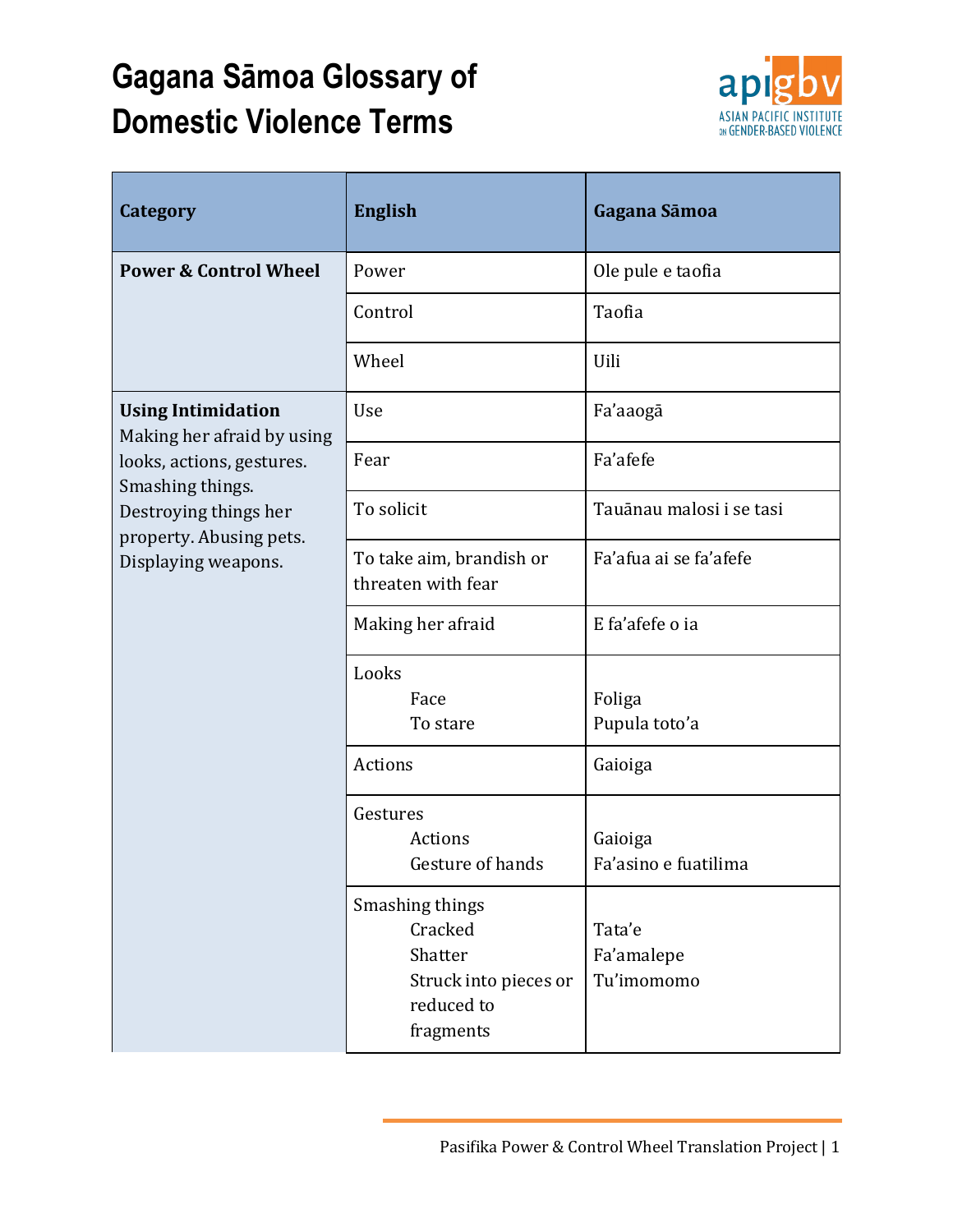|                                                                                                                                                                                                                            | Destroying her property<br><b>Break</b><br>Destroy (utterly)<br>Property          | Talepe<br>Fa'aumatia<br>Meatotino                        |
|----------------------------------------------------------------------------------------------------------------------------------------------------------------------------------------------------------------------------|-----------------------------------------------------------------------------------|----------------------------------------------------------|
|                                                                                                                                                                                                                            | Abusing pets<br>Abuse<br>Pet<br>Animals that are<br>looked after like a<br>friend | Sauaga<br>Fāgafāo<br>Manu ua tausi lelei ia fai ma<br>uō |
|                                                                                                                                                                                                                            | Displaying weapons<br><b>Display</b><br>Weapon (war)<br>Weapon                    | Fa'aaliali<br>Meātau<br>'Aūpēga                          |
| <b>Using Emotional Abuse</b><br>Putting her down - Making<br>her feel bad about herself -<br>calling her names - making<br>her think she's crazy -<br>playing mind games -<br>humiliating her - making<br>her feel guilty. | <b>Emotional abuse</b><br>Emotion<br>Abuse                                        | Fa'alagona<br>Sauāga                                     |
|                                                                                                                                                                                                                            | Putting her down                                                                  | Lalo                                                     |
|                                                                                                                                                                                                                            | Making her feel bad about<br>herself<br>Feel<br>Not good                          | Lagona                                                   |
|                                                                                                                                                                                                                            | Bad<br>Despise (adj),<br>Contempt,<br>Hatefulness                                 | Lēlelei<br>Lēaga<br>Inosia                               |
|                                                                                                                                                                                                                            | Calling her names                                                                 | Ulagia                                                   |
|                                                                                                                                                                                                                            | Making her think she is<br>crazy<br>Think/Thinking<br>Crazy                       | Mafaufau/mafaufauina<br>Valēa, Soso                      |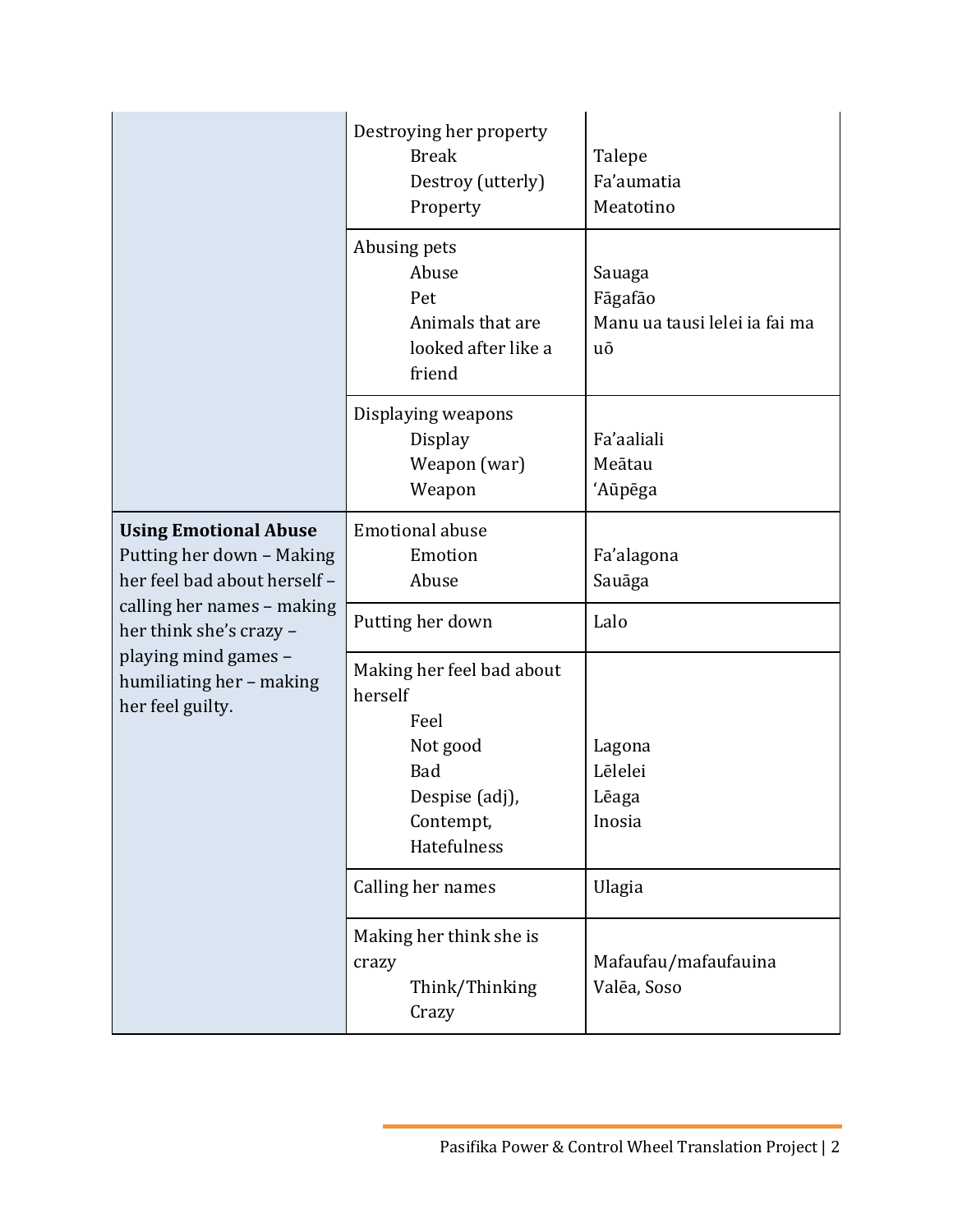|                                                                                                                                                                                                    | Playing mind games                                                  | Togafitiga ole mafaufau                                    |
|----------------------------------------------------------------------------------------------------------------------------------------------------------------------------------------------------|---------------------------------------------------------------------|------------------------------------------------------------|
|                                                                                                                                                                                                    | Humiliating her<br>Shame/To make her<br>feel ashamed                | Fa'amā/Fa'amāga<br>Fa'aluma, Fa'amā                        |
|                                                                                                                                                                                                    | Making her feel guilty<br>Sin, at fault,<br>infringement<br>Dirty   | Nofo Agāsala<br>Ele'eleā                                   |
| <b>Using Isolation</b><br>Controlling what she does,<br>who she see and talks to,<br>what she reads, where she<br>goes - limited her outside<br>involvement - using<br>jealousy to justify actions | Using isolation<br>Disconnect<br>Break away<br>Put away             | Fa'amotu<br>Vavae ese<br>Tu'u ese<br>Tu'u ese<br>Fa'a'esea |
|                                                                                                                                                                                                    | Control/Controlling<br>Control<br>Direct/Give<br>instructions       | Pule<br>Fa'atonūa                                          |
|                                                                                                                                                                                                    | What she does<br>Does, The things she<br>does                       | Fai, O aga mea e fai                                       |
|                                                                                                                                                                                                    | Who she sees<br>See, The people she<br>sees                         | Va'ai, O tagata na te va'aia                               |
|                                                                                                                                                                                                    | Who she talks to<br>Speak/Talk to<br>people she wants to<br>talk to | Talanoa, O tagata e talanoa ai                             |
|                                                                                                                                                                                                    | What she reads<br>Read, Read what she<br>wants to read              | Faitau, O mea e mana'o ia e<br>faitau                      |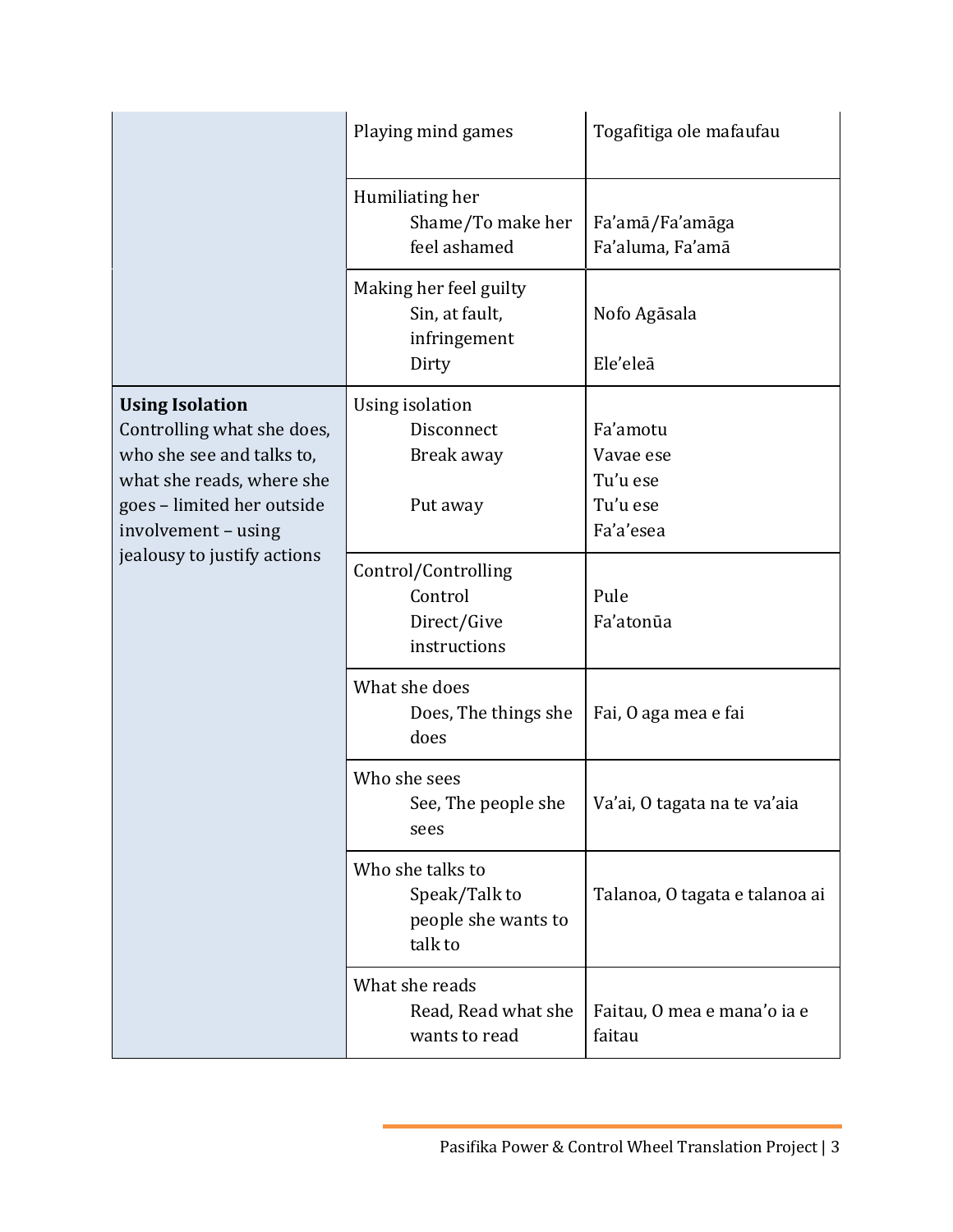|                                                                                                                                                                                                                                           | Where she goes<br>To go, Go where she<br>wants to go                      | Alu, O mea e fia alu ai o ia                  |
|-------------------------------------------------------------------------------------------------------------------------------------------------------------------------------------------------------------------------------------------|---------------------------------------------------------------------------|-----------------------------------------------|
|                                                                                                                                                                                                                                           | Limit outside involvement                                                 | Limiti or Limiki                              |
|                                                                                                                                                                                                                                           | Jealousy to justify actions<br>Jealous/Jealousy<br>Justify                | Fuā/Uigafuā<br>Fa'amāonia                     |
| Minimizing, Denying &<br><b>Blaming</b><br>Making light of abuse and<br>not taking her concerns<br>about it seriously - saying<br>the abuse didn't happen -<br>shifting responsibility for<br>abusive behavior - saying<br>she caused it. | Minimizing, denying and<br>blaming<br>Minimize<br>Deny/Denying<br>Blaming | Fa'alaiitiiti<br>Fa'afiti<br>Tete'e<br>Fāitio |
|                                                                                                                                                                                                                                           | Making light, not taking<br>seriously<br>Not important                    | Le Tāua/Faale tāua                            |
|                                                                                                                                                                                                                                           | Abuse didn't happen<br>Abuse<br>Didn't happen                             | Sauāga<br>E le'i tupu                         |
|                                                                                                                                                                                                                                           | Shifting responsibility<br>Shift<br>Change<br>Responsibility              | Si'itia<br>Suia<br>Matāfaioi                  |
|                                                                                                                                                                                                                                           | Abusive behavior<br>Abusive<br>Behavior                                   | Fa'asāua<br>Amio/Amioga                       |
|                                                                                                                                                                                                                                           | She caused it<br>Caused by her                                            | Mafua mai o ia                                |
| <b>Using Children</b><br>Making her feel guilty<br>about the children - using                                                                                                                                                             | Using children<br>Use<br>Children                                         | Fa'aaogā<br>Tamaiti                           |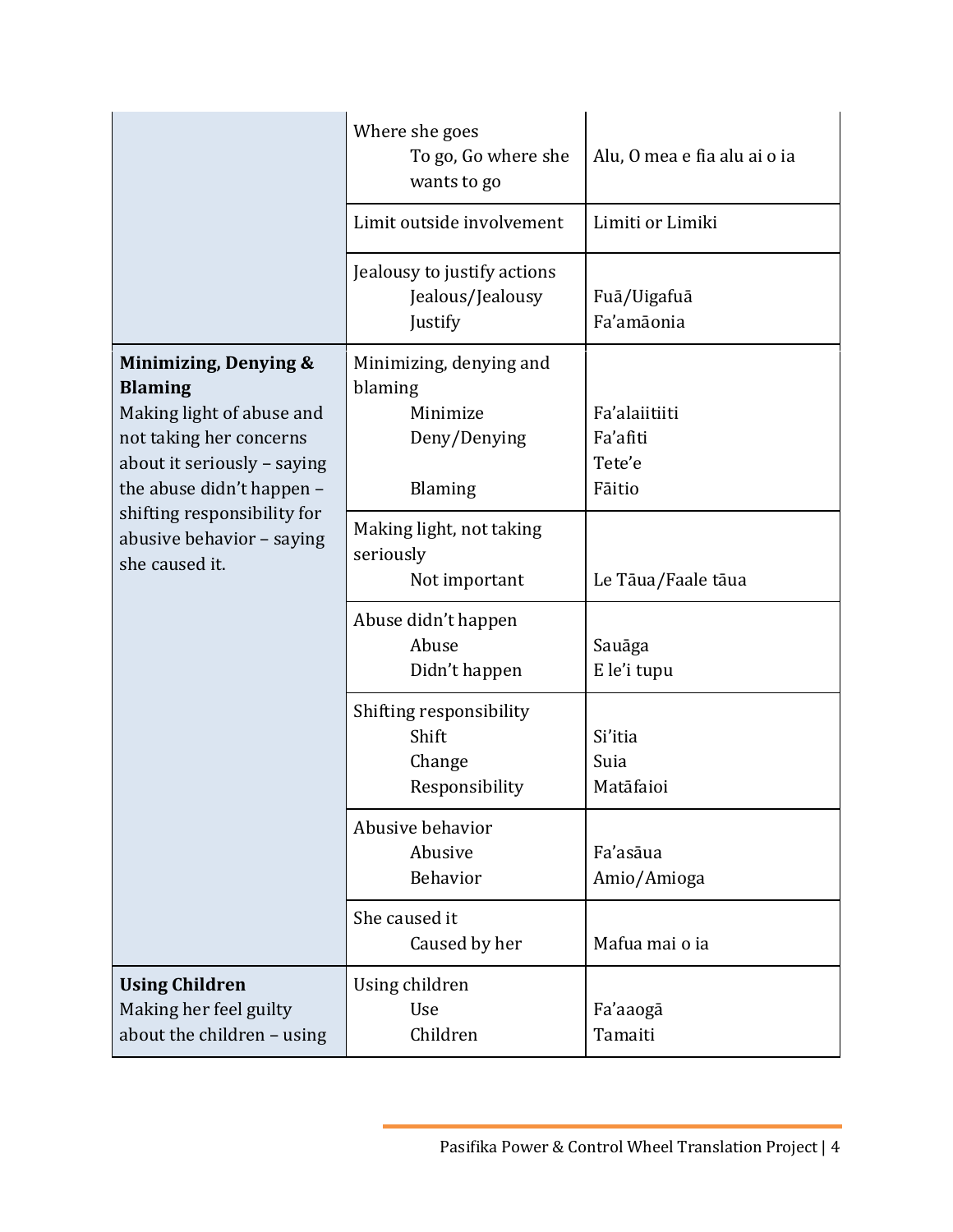| the children to relay<br>messages - using<br>visitations to harass her -<br>threatening to take away<br>the children.                                                                                | Make her feel guilty<br>Sin, at fault,<br>infringement<br>Dirty                      | Nofo Agasala<br>Ele'eleā                   |
|------------------------------------------------------------------------------------------------------------------------------------------------------------------------------------------------------|--------------------------------------------------------------------------------------|--------------------------------------------|
|                                                                                                                                                                                                      | Using children to relay<br>messages<br>Directed through<br>Message                   | Fa'aauala<br>Fe'au<br>Poloa'i              |
|                                                                                                                                                                                                      | Using visitations to harass<br>Tease<br>Worried                                      | Fa'alili<br>Fa'apopole<br>Gāpatia          |
|                                                                                                                                                                                                      | Threatening to take away<br>children<br>Threaten<br>Take away                        | Fa'apoi/Taufa'amatau<br>Ave'ese            |
| <b>Using Male Privilege</b><br>Treating her like a servant<br>- Making all the big<br>decisions - acting like the<br>"master of the castle" -<br>being the one to define<br>men's and women's roles. | Male privilege<br>Special permission                                                 | Fa'atagaga fa'apitoa<br>Tofi               |
|                                                                                                                                                                                                      | Treating her like a servant<br>Serve                                                 | Tautua/Auauna<br>Tāvigi                    |
|                                                                                                                                                                                                      | Making all the big decisions<br>Decision                                             | Filifiliga                                 |
|                                                                                                                                                                                                      | Master of the castle<br>Authority/Person<br>who has authority<br>over another person | Pule/Se tagata ua ua pulea ia<br>se tagata |
|                                                                                                                                                                                                      | Define men and women's<br>roles                                                      |                                            |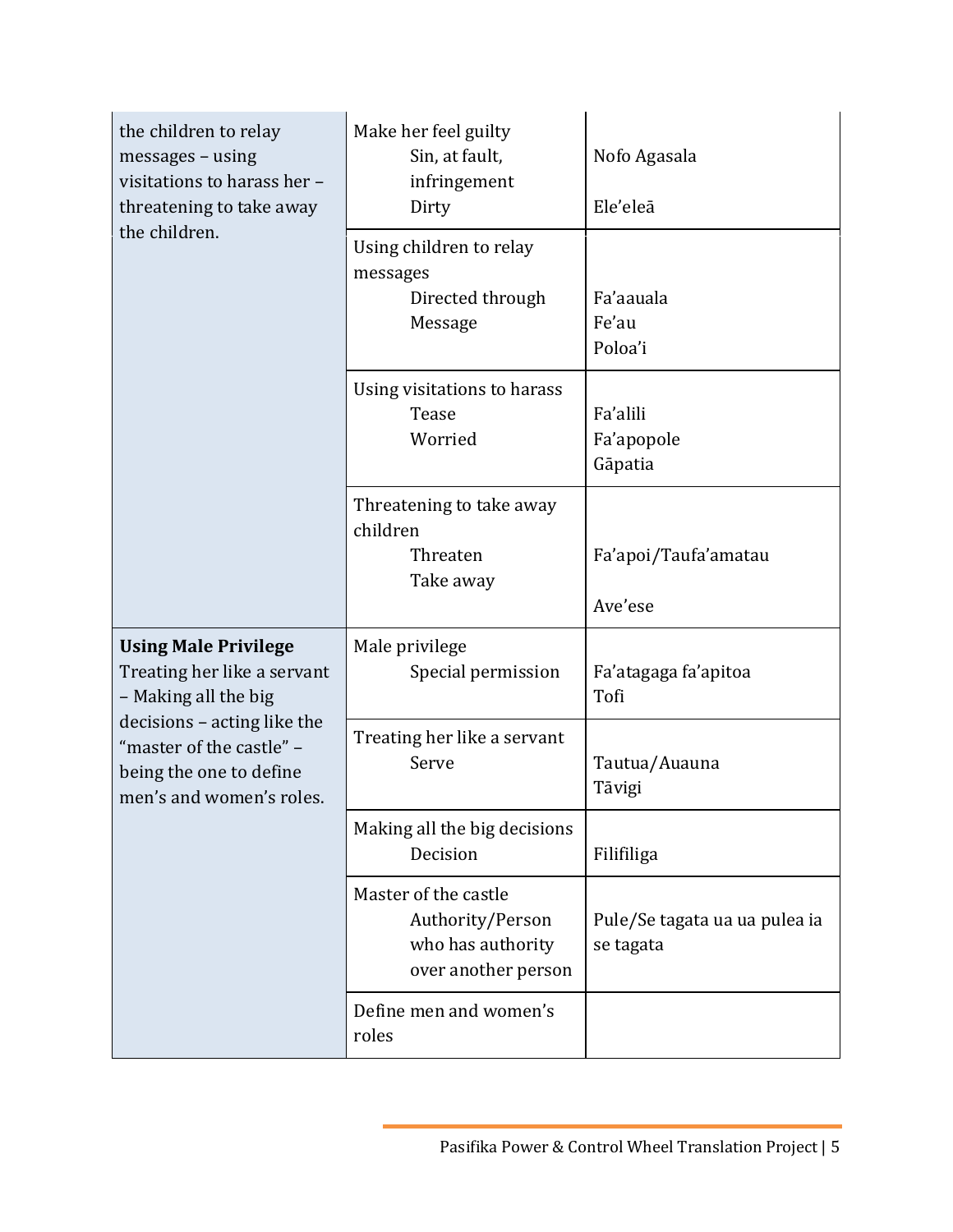|                                                                                                                                                                                                                                       | Explain<br>Roles/Responsibility                                                                    | Fa'amatala<br>Galuega/Matāfaioi         |
|---------------------------------------------------------------------------------------------------------------------------------------------------------------------------------------------------------------------------------------|----------------------------------------------------------------------------------------------------|-----------------------------------------|
| <b>Using Economic Abuse</b><br>Preventing her from<br>getting or keeping a job -<br>making her ask for money<br>- giving her an allowance -<br>taking her money - not<br>letter her know about or<br>have access to family<br>income. | <b>Economic Abuse</b><br>Conspire to get<br>money                                                  | Pulepuletutū i mea tau tupe             |
|                                                                                                                                                                                                                                       | Preventing her from<br>getting/keeping job<br>Prevent<br>Hold                                      | Mua'itete'e<br>Taofia                   |
|                                                                                                                                                                                                                                       | Making her ask for money<br>Make<br>Ask<br>Money                                                   | E fai<br>Fesili<br>Tupe                 |
|                                                                                                                                                                                                                                       | Giving her an allowance<br>To Give<br>Money/Allowance                                              | Tu'u ai<br>Tupe/alaugi                  |
|                                                                                                                                                                                                                                       | Taking her money<br>Take                                                                           | Ave                                     |
|                                                                                                                                                                                                                                       | Not letting her know about<br>or have access to family<br>income<br>Hold<br>Access<br>Family money | Tāofia<br>Avanoa<br>Tupe ole aiga       |
| <b>Using Coercion &amp; Threats</b><br>Making and/or carrying<br>out threats to do<br>something to hurt her -<br>Threatening to leave her,<br>to commit suicide, to                                                                   | Coercion and threats<br>Coercive<br>Threat/Threats                                                 | Pulepuletutū<br>Fa'amata'u/Fa'amata'uga |
|                                                                                                                                                                                                                                       | Making/Carrying out<br>threats to do something to<br>hurt her                                      |                                         |